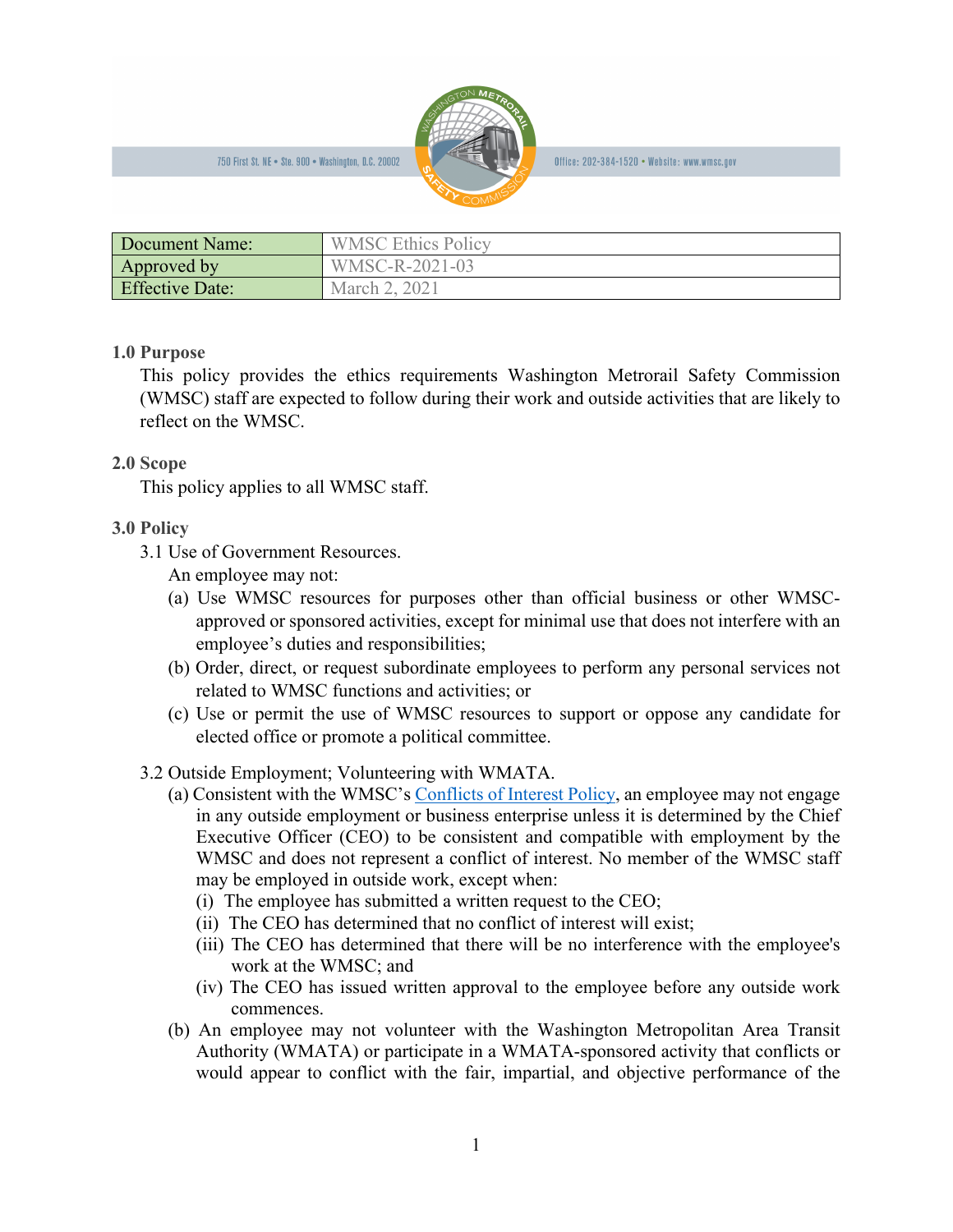

Office: 202-384-1520 • Website: www.wmsc.gov

employee's official duties and responsibilities or with the efficient operation of the WMSC.

3.3 Participation in Political Activities.

The WMSC is an interstate compact, a public agency and instrumentality of the District of Columbia, State of Maryland, and Commonwealth of Virginia (collectively, "signatories") authorized by the [Washington Metrorail Safety Commission Interstate Compact](http://wmsc.gov/wp-content/uploads/2019/02/2017_08_22_P.L.-115-54_Congressional-Resolution-Granting-Approval-for-Compact.pdf) (P.L. 115- 54) ("Compact"), approved by Congress and enacted by the District of Columbia, Maryland, and Virginia. Because the WMSC's relationship with the signatories and the applicability of the Hatch Act of 1939 (5 U.S.C. §§ 1501-1508), an employee must both be and appear impartial and is therefore limited in the political activities in which the employee may engage. Listed below are general guidelines for WMSC employees:

- (a) For the reasons stated above, it is essential for a WMSC employee to maintain a nonpartisan working relationship with the elected officials and staff of the signatories. Consistent with the restrictions on state and local government employees found at 5 U.S.C. §§ 1501-1508 and 5 C.F.R. §§ 151.121 and 151.122, an employee *may not*:
	- (i) Use the employee's official authority or influence for the purpose of interfering with or affecting the result of an election or a nomination for office;
	- (ii) Directly or indirectly coerce, attempt to coerce, command, or advise a signatory officer or employee to pay, lend, or contribute anything of value to a political party, committee, organization, agency, or person for a political purpose; or
	- (iii) Be a candidate for partisan elective office because employees are paid by loans or grants made by the Federal Transit Administration.
- (b) An employee is free to engage in political activity in their personal capacity to the widest extent consistent with the restrictions imposed by law and this policy. On an employee's personal time, the employee may participate in all political activity not specifically restricted by 5 U.S.C. § 1502. Such activities include, but are not limited to, the following:
	- (i) Registering and voting in any election;
	- (ii) Expressing personal opinions, privately and publicly, on political subjects and candidates;
	- (iii) Being a member of a political party or other political organization and participate in its activities; and
	- (iv) Taking an active part, as a candidate or in support of a candidate, in a nonpartisan election or candidacy for a political party office. For example, an employee may volunteer personal time to a candidate or cause or personally contribute funds to a candidate or cause.
- 3.4 Gifts or Gratuities.
	- (a) A WMSC employee or members of the employee's immediate family may not give or receive gifts or gratuities from anyone or any entity in a position to benefit from a relationship with the WMSC employee, including WMATA, contractors, vendors,